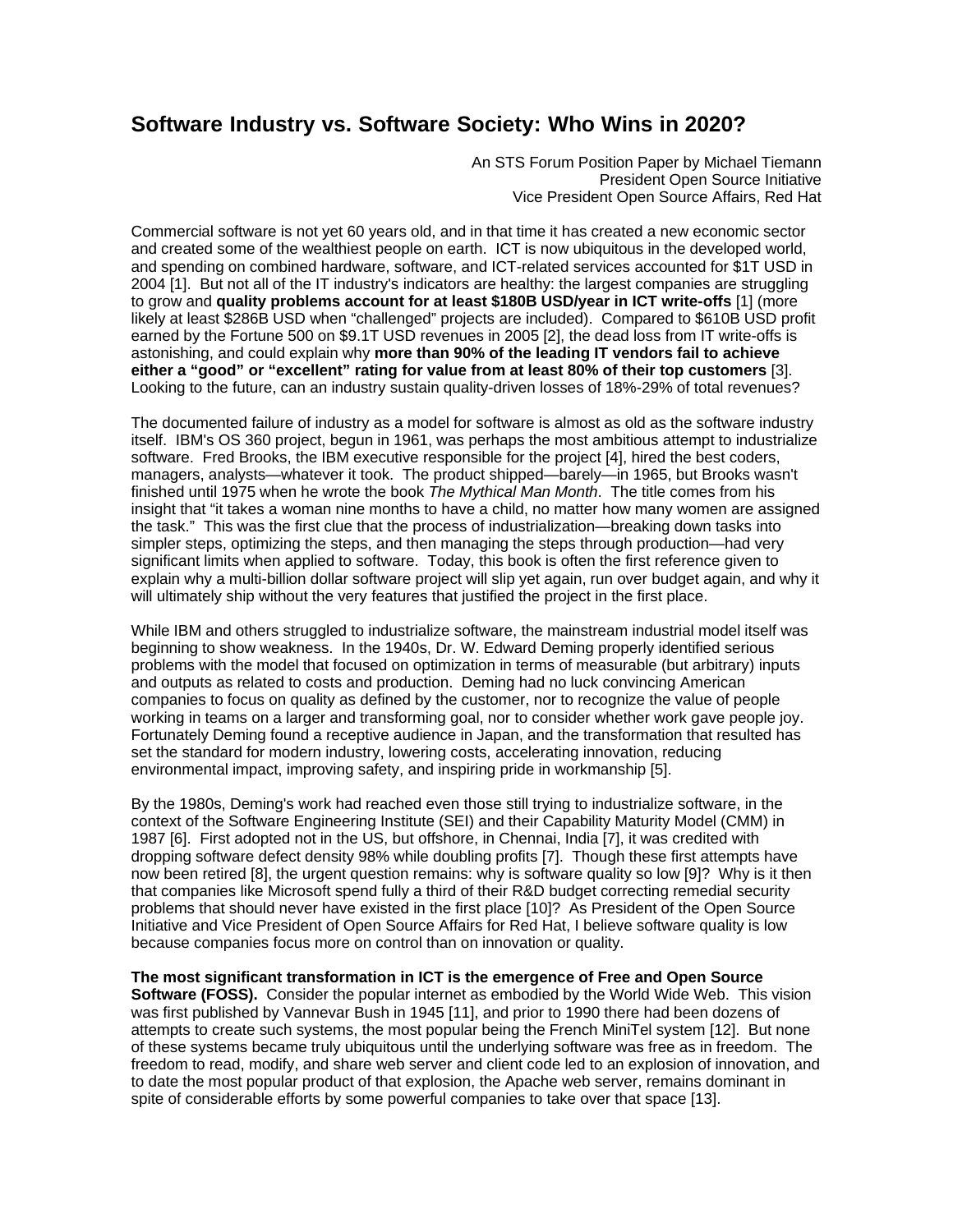This came as no surprise to Tim Berners-Lee, creator of the World Wide Web, who explained his decision to make the original web software free and open:

[H]ad the technology been proprietary, and in my total control, it would probably not have taken off. **The decision to make the Web an open system was necessary for it to be universal.** You can't propose that something be a universal space and at the same time keep control of it. [14] – Tim Berners-Lee

The popular internet has created a dramatic new factor in the the software industry equation, which is that **developers and users represent a creative continuum**, not distinct castes. Developers can be any people interested in a problem, not merely people employed to work on a specific problem. Free and Open Source software turns on its head the practice of optimizing software production by limiting the number of people working on a problem. Instead, those employed (producers), those annoyed (customers) and those who merely enjoy working on a problem can work together in a problem-specific, rather than organization-specific or property-specific way. In his book *Democratizing Innovation*, Eric Von Hippel presents several studies which, together, show that 85% of all quantum innovation (as opposed to incremental innovation) is user-driven [15]. **The proprietary software model therefore limits innovation to 1/6th of its theoretical potential.**

The democratization of innovation has also demonstrated a remarkable solution to the problem of *The Mythical Man Month*, thereby transcending the limits of conventional industrialization. For example, *sourceforge.net* is an open source development resource that hosts over 100,000 projects and has more than 1.2M registered users [16]. Extrapolating from the extensive FLOSS survey of 2002 [17] (and updated in 2005 [18]) there are over 490,000 *sourceforge.net* developers who spend more than 10 hours a week or more tending their open source projects [19]—an aggregate effort of some 5 million person-hours per week. The three top reasons they list for their involvement is:

- 1. Because it's fun
- 2. Because it improves their skills
- 3. Because it is good for society

Note that this does not include Linux developers (who use *kernel.org*, not *sourceforge.net*), nor Apache, nor the GNU project, nor many of the other larger and more heavily commercialized open source projects. To put these 5 million joy-filled person-hours per week into perspective (again, this does not include Linux, Apache, GNU, or many of the other "large" projects), let's look at the productivity potential of the most successful proprietary software company, Microsoft, in two ways:

- 1. If all 61,000 employees [20] wrote code, they would have to work over 80 hours/week
- 2. If Microsoft's \$6.6B/year R&D budget [21] were spent on programmers averaging just \$25/hour, they could pay for about 5 million person-hours of work per week

Thus, the *sourceforge.net* website has equaled or exceeded Microsoft's productive potential using a social, not an industrial model. When we consider all the open source developers not included in the *sourceforge.net* numbers (numbers that are increasing exponentially), we see the clear emergence of a new software production capacity entirely outside the conventional limits of the industrial model. Now, as we look to the year 2020, is this new capacity a threat or an opportunity?

The emergence of this new production capacity has triggered the same kind of reaction from the entrenched status quo as did the appearance of high-quality products coming from Japan after the Second World War: fear, uncertainty, and doubt. However, those who have attempted to measure the results, rather than simply denying or disparaging them, have found precisely the kind of improvements that Deming would have predicted by taking a transformative approach.

According to findings published by Coverity [22,23,24], typical proprietary software has a defect density of 20-30 defects per 1,000 lines of code (KLOC), a number relatively unchanged since the 1960s. When they measured the quality of the Linux kernel (and later, other open source software) they found the following results: